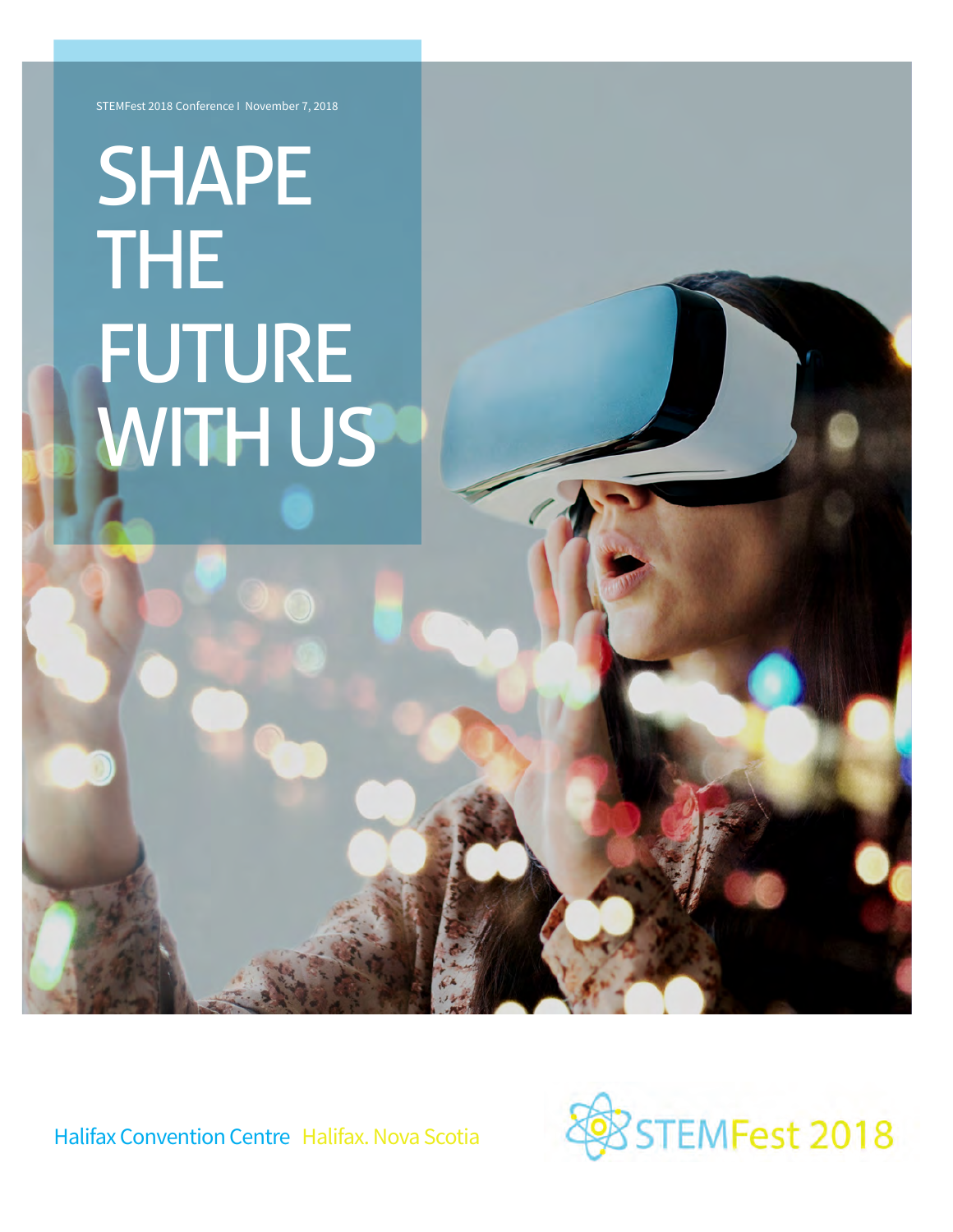# Partner with STEMFest 2018

**STEMFest is an international conference festival that brings together leading experts in science, technology, engineering, and mathematics to discuss policy, education, industry, and academia.**

**Nova Scotia is fertile ground for STEM (science, technology, engineering, and mathematics) activity and innovation, and STEMFest 2018 is our chance to showcase our talent to the world. STEMFest is a collection of conferences and events exploring social, industrial, and economic development through the world of STEM education and innovation.**

Scientists, Technologists, Engineers, Mathematicians and others engaged in the STEM fields conduct research, make new discoveries and create applications that expand and benefit our world every day. This conference will boost awareness of local research, enterprises, and economic opportunities, and foster pride in our region as a hub for STEM.

Designed for a corporate audience, keynote speakers and panelists will showcase how STEM related activities are economically relevant to business, government and consumers. As our reliance on technology increases, our economy will continue to demand jobs that require science, technology, engineering and mathematics skills.

Partnership levels provide the opportunity for companies, institutions, and organizations to gain important recognition as a leader in the promotion of all aspects of STEM.



#### This is an opportunity you won't want to miss.

Partner with STEMFest 2018 and gain important recognition as a leader in the promotion of all aspects of STEM.